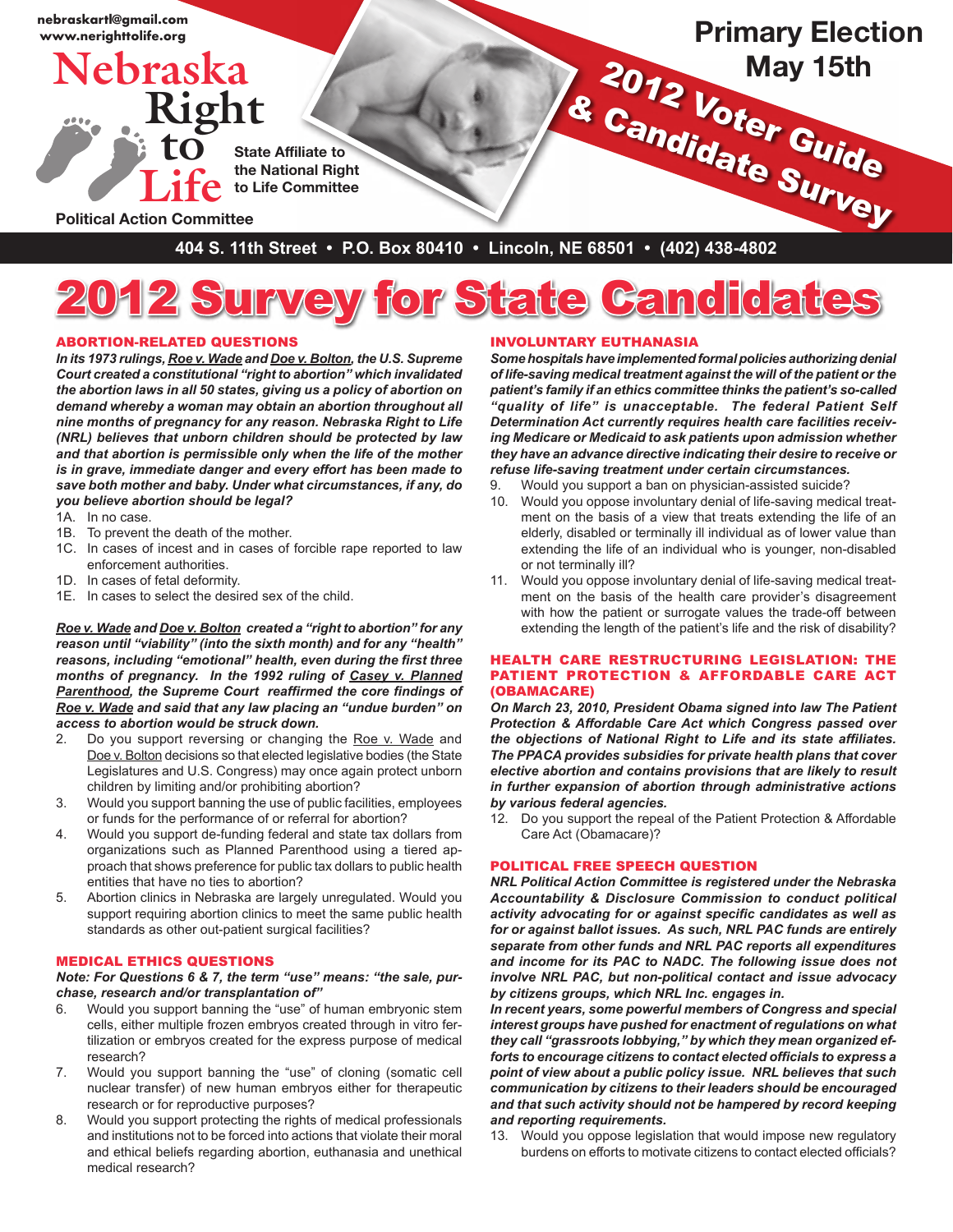14. Would you oppose legislation that would penalize corporations, including non-profit corporations such as NRL Inc., for engaging in the types of free speech that the U.S. Supreme Court has ruled are protected by the First Amendment?

### ADDITIONAL QUESTIONS REGARDING LEGISLATURE; FOR STATE LEGISLATIVE CANDIDATES ONLY

*(Federal, State Constitutional Officers, State Board of Education & Board of Regents candidates need not answer the following)*

- 15. Would you vote to "pull" a bill out of committee to the floor if the committee is holding or kills a pro-life bill?
- 16. In the Legislature, many want to be known as pro-life and will vote pro-life, but few senators are willing to introduce pro-life bills. Can Nebraska Right to Life count on you to seriously consider introducing pro-life legislation that we would like to see pursued?
- 17. Can Nebraska Right to Life count on you to seriously consider "prioritizing" a pro-life bill to help it move out of committee, receive floor debate and final passage?

#### LEGISLATIVE VOTES ON PRO-LIFE BILLS

- 18. Final vote on passage of LB 521, Stop Web Cam Abortions.
- 19. Final vote on passage of LB 690, Parental Consent.
- 20. Final vote on passage of LB 22, Opt Out of Abortion Insurance
- 21. Final vote on passage of LB 599, Prenatal Care

# **Answers to Survey From Page 1**

**Nebraska Right to Life Political Action Committee Pro-Life Endorsed Candidates are in CAPITAL LETTERS, Underlined, Bolded and Check Marked.**

**Y = Yes, Pro-Life In Most Cases N = No, Against Pro-Life In Most Cases – = Did Not Answer Yes or No**  $*$  = Comments on File

**#'s 18-21, Y=Yes which means they voted pro-life on the bill**

## **U.S. President**

**MITT ROMNEY (NRL PAC defers to National Right to Life PAC's decision in this race and NRLC PAC has endorsed Romney)** 

**SURVEY KEY**

# **U.S. Senate**

 $\blacktriangledown$ 

|                         | <b>Name</b>                                                                                        |              |        |                          | $1a$ 1b 1c 1d 1e 2 3                  |                |   |         |   |        |                        |     |     |          | 4 5 6 7 8 9 10 11 12 13 14 15 16 17 18 19 20 21                                                                                      |      |    |                        |                      |            |  |                 |  |             |  |                         |  |  |  |
|-------------------------|----------------------------------------------------------------------------------------------------|--------------|--------|--------------------------|---------------------------------------|----------------|---|---------|---|--------|------------------------|-----|-----|----------|--------------------------------------------------------------------------------------------------------------------------------------|------|----|------------------------|----------------------|------------|--|-----------------|--|-------------|--|-------------------------|--|--|--|
|                         | <b>JON BRUNING</b>                                                                                 |              |        | $Y$ -                    | $\sim$                                | ile il         |   |         |   |        |                        |     |     |          |                                                                                                                                      |      |    |                        |                      |            |  |                 |  |             |  |                         |  |  |  |
| <b>ARKA</b>             | <b>DEB FISCHER</b>                                                                                 | N            |        | YN                       |                                       |                |   |         |   |        |                        |     |     |          | N N Y Y Y Y Y Y Y Y Y Y Y Y Y Y Y Y                                                                                                  |      |    |                        |                      |            |  |                 |  | Y Y Y N     |  |                         |  |  |  |
|                         | <b>PAT FLYNN</b>                                                                                   | Y.           |        |                          |                                       |                |   |         |   |        |                        |     |     |          | <u>N N N N Y Y Y Y Y Y Y Y Y Y Y Y Y Y Y</u>                                                                                         |      |    |                        |                      |            |  |                 |  |             |  |                         |  |  |  |
|                         | <b>DON STENBERG</b>                                                                                |              |        |                          |                                       |                |   |         |   |        |                        |     |     |          | N Y N N N Y Y Y Y Y Y Y Y Y Y Y Y Y                                                                                                  |      |    | YY                     |                      |            |  |                 |  | <b>Vote</b> |  |                         |  |  |  |
|                         | Sharyn Elander, Steve Lustgarten, Larry Marvin, Sherman Yates, Spencer Zimmerman (Did Not Respond) |              |        |                          |                                       |                |   |         |   |        |                        |     |     |          |                                                                                                                                      |      |    |                        |                      |            |  |                 |  |             |  |                         |  |  |  |
|                         | Chuck Hassebrook (Withdrew)                                                                        |              |        |                          |                                       |                |   |         |   |        |                        |     |     |          |                                                                                                                                      |      |    |                        |                      |            |  | <b>Pro-Life</b> |  |             |  |                         |  |  |  |
|                         | Bob Kerrey (Did Not Respond) (Pro-abortion voting record when in Senate)                           |              |        |                          |                                       |                |   |         |   |        |                        |     |     |          |                                                                                                                                      |      |    |                        |                      |            |  |                 |  |             |  |                         |  |  |  |
|                         |                                                                                                    |              |        |                          |                                       |                |   |         |   |        |                        |     |     |          |                                                                                                                                      |      |    |                        |                      |            |  |                 |  |             |  | May 15th!               |  |  |  |
|                         | <b>U.S. House</b>                                                                                  |              |        |                          |                                       |                |   |         |   |        |                        |     |     |          |                                                                                                                                      |      |    |                        |                      |            |  |                 |  |             |  |                         |  |  |  |
|                         | Dist. 1                                                                                            |              |        |                          |                                       |                |   |         |   |        |                        |     |     |          | $1a \mid 1b \mid 1c \mid 1d \mid 1e \mid 2 \mid 3 \mid 4 \mid 5 \mid 6 \mid 7 \mid 8 \mid 9 \mid 10 \mid 11 \mid 12 \mid 13 \mid 14$ |      |    |                        |                      |            |  |                 |  |             |  | <b>See Criteria For</b> |  |  |  |
| $\blacktriangledown$    | <b>JEFF FORTENBERRY</b>                                                                            |              |        | $Y^*$ -                  | $\omega$                              | $\sim$         |   |         |   |        |                        |     |     |          | Y Y Y Y Y Y Y Y Y Y Y                                                                                                                |      | Y  | Y                      | $\mathbf{L}^{\star}$ |            |  |                 |  |             |  |                         |  |  |  |
|                         | Dennis Parker                                                                                      | Y.           |        |                          | $N^*$ N N N                           |                |   |         |   |        | <u>Y Y Y Y Y Y Y Y</u> |     |     |          | YY                                                                                                                                   | IY I | Y  | YY                     |                      |            |  |                 |  |             |  | <b>Endorsement</b>      |  |  |  |
|                         | Jessica Turek (Did Not Respond)                                                                    |              |        |                          |                                       |                |   |         |   |        |                        |     |     |          |                                                                                                                                      |      |    |                        |                      | <b>Box</b> |  |                 |  |             |  |                         |  |  |  |
|                         | Korey Reiman (Did Not Respond)                                                                     |              |        |                          |                                       |                |   |         |   |        |                        |     |     |          |                                                                                                                                      |      |    |                        |                      |            |  |                 |  |             |  |                         |  |  |  |
|                         | Robert Way (Responded but withdrew from race)                                                      |              |        |                          |                                       |                |   |         |   |        |                        |     |     |          |                                                                                                                                      |      |    |                        |                      | on Page 4  |  |                 |  |             |  |                         |  |  |  |
|                         |                                                                                                    |              |        |                          |                                       |                |   |         |   |        |                        |     |     |          |                                                                                                                                      |      |    |                        |                      |            |  |                 |  |             |  |                         |  |  |  |
|                         | Dist. 2                                                                                            |              |        |                          |                                       |                |   |         |   |        |                        |     |     |          | 1a 1b 1c 1d 1e 2 3 4 5 6 7 8 9 10 11 12 13 14 15 16 17 18 19 20 21                                                                   |      |    |                        |                      |            |  |                 |  |             |  |                         |  |  |  |
| $\triangledown$         | <b>LEE TERRY</b>                                                                                   |              | Y      | $\blacksquare$           | $\mathcal{L}_{\mathcal{A}}$           | $\sim$         | Y |         |   |        | <u>Y Y Y Y Y Y</u>     |     |     | Y        | Y                                                                                                                                    | Y    | Y  | Y                      | Y                    |            |  |                 |  |             |  |                         |  |  |  |
|                         | Glenn Freeman                                                                                      | Y            | Y      | $\mathsf{N}$             |                                       | $N$ $N$        | Y | Y       |   | YY     | Y                      | Y   | Y   | Y        | Y                                                                                                                                    | Y    | Y. | Y                      | $N^*$                |            |  |                 |  |             |  |                         |  |  |  |
|                         | <b>Brett Lindstrom</b>                                                                             | Y            | N      | N <sub>1</sub>           |                                       | $N$ $N$        | Y | Y       | Y | Y.     | Y                      |     | YY  | Y        | Y                                                                                                                                    | Y    | Y. | Y.                     | Y                    |            |  |                 |  |             |  |                         |  |  |  |
|                         | Paul Anderson, John W. Ewing Jr., Jack Heidel (Did Not Respond)                                    |              |        |                          |                                       |                |   |         |   |        |                        |     |     |          |                                                                                                                                      |      |    |                        |                      |            |  |                 |  |             |  |                         |  |  |  |
|                         | Gwen Howard (Did Not Respond)                                                                      |              |        |                          |                                       |                |   |         |   |        |                        |     |     |          |                                                                                                                                      |      |    |                        |                      |            |  |                 |  | $N$ $Y$ $N$ |  | Y                       |  |  |  |
|                         |                                                                                                    |              |        |                          |                                       |                |   |         |   |        |                        |     |     |          |                                                                                                                                      |      |    |                        |                      |            |  |                 |  |             |  |                         |  |  |  |
|                         | Dist. 3                                                                                            |              |        |                          |                                       |                |   |         |   |        |                        |     |     |          |                                                                                                                                      |      |    |                        |                      |            |  |                 |  |             |  |                         |  |  |  |
| $\blacktriangledown$    | <b>ADRIAN SMITH</b>                                                                                | N.           |        | YN                       |                                       |                |   |         |   |        | N N Y Y Y Y Y Y Y      |     |     |          | Y Y Y Y Y Y                                                                                                                          |      |    |                        |                      |            |  |                 |  |             |  |                         |  |  |  |
|                         | <b>Bob Lingenfelter</b>                                                                            | $\mathsf{N}$ |        | $\overline{\phantom{a}}$ |                                       | $\overline{N}$ |   | $N$ $Y$ |   | YY     |                        | Y Y | Y   | N        | Y                                                                                                                                    | Y    | Y  | Y <sub>1</sub>         | Υ                    |            |  |                 |  |             |  |                         |  |  |  |
|                         | Mark Sullivan                                                                                      |              | Υ      |                          |                                       |                | Y | Y       | Y | Y.     |                        |     | YYY | $Y \mid$ | Y                                                                                                                                    |      |    | $Y$ N <sup>*</sup> Y Y |                      |            |  |                 |  |             |  |                         |  |  |  |
|                         |                                                                                                    |              |        |                          |                                       |                |   |         |   |        |                        |     |     |          |                                                                                                                                      |      |    |                        |                      |            |  |                 |  |             |  |                         |  |  |  |
|                         | <b>STATE LEGISLATURE</b>                                                                           |              |        |                          |                                       |                |   |         |   |        |                        |     |     |          |                                                                                                                                      |      |    |                        |                      |            |  |                 |  |             |  |                         |  |  |  |
|                         | Dist. 1                                                                                            |              |        |                          |                                       |                |   |         |   |        |                        |     |     |          | <u>1a   1b   1c   1d   1e   2   3   4   5   6   7   8   9   10   11   12   13   14   15   16   17   18   19   20   21</u>            |      |    |                        |                      |            |  |                 |  |             |  |                         |  |  |  |
| $\blacktriangledown$    | <b>DAN WATERMEIER</b>                                                                              | N            |        | YY                       |                                       |                |   |         |   |        | N N Y Y Y Y Y Y Y Y    |     |     |          | Y Y Y Y Y Y Y Y Y Y                                                                                                                  |      |    |                        |                      |            |  |                 |  |             |  |                         |  |  |  |
|                         | Alvin H. Guenther                                                                                  | N            | $\vee$ | <b>Y</b>                 |                                       | YN             |   | YY      |   | $N'$ Y |                        | Y Y |     |          | $N^*$ Y Y Y $N^*$ Y $N^*$ Y $N^*$ Y                                                                                                  |      |    |                        |                      |            |  | $Y^*$ Y*        |  |             |  |                         |  |  |  |
|                         | Bruce P. Berandt, Douglas J. Bohling, Jerry Joy, Neal Schatz (Did Not Respond)                     |              |        |                          |                                       |                |   |         |   |        |                        |     |     |          |                                                                                                                                      |      |    |                        |                      |            |  |                 |  |             |  |                         |  |  |  |
|                         | Dist. 2                                                                                            |              |        |                          | 1a 1b 1c 1d 1e 2 3                    |                |   |         |   |        |                        |     |     |          | <u>4 5 6 7 8 9 10 11 12 13 14 15 16 17 18 19 20 21</u>                                                                               |      |    |                        |                      |            |  |                 |  |             |  |                         |  |  |  |
| $\overline{\mathbf{S}}$ | <b>BILL KINTNER</b>                                                                                | Y            |        |                          |                                       |                |   |         |   |        |                        |     |     |          |                                                                                                                                      |      |    |                        |                      |            |  |                 |  |             |  |                         |  |  |  |
|                         | <b>R. PAUL LAMBERT</b>                                                                             |              |        |                          |                                       |                |   |         |   |        |                        |     |     |          |                                                                                                                                      |      |    |                        |                      |            |  |                 |  |             |  | N                       |  |  |  |
|                         |                                                                                                    |              |        |                          | المال الصاب المسابقة المساحة والمساحة |                |   |         |   |        |                        |     |     |          |                                                                                                                                      |      |    |                        |                      |            |  |                 |  |             |  |                         |  |  |  |

Robert Howard, Robyn Larson, Mel Luetchens, Ron Nolte (Did Not Respond)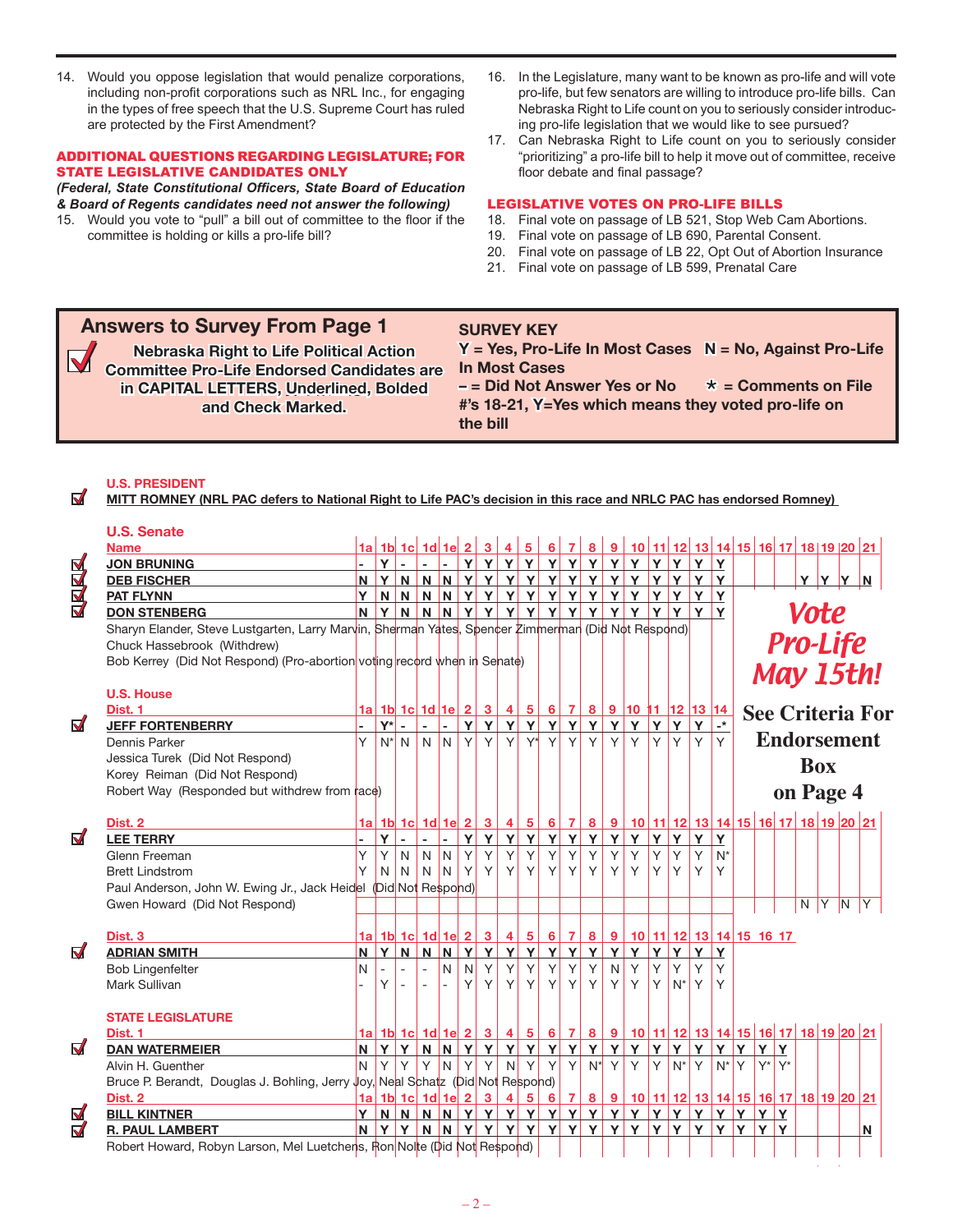|                                | Dist. <sub>3</sub>                                                                              |                |              |                 |                                         |                         |                 |                         |                                    |                                    |          |                     |                                                           | <u>1a   1b   1c   1d   1e   2   3   4   5   6   7   8   9   10   11   12   13   14   15   16   17   18   19   20   21</u> |             |                                                 |                      |                                        |              |               |                                     |                     |                       |                    |       |                         |
|--------------------------------|-------------------------------------------------------------------------------------------------|----------------|--------------|-----------------|-----------------------------------------|-------------------------|-----------------|-------------------------|------------------------------------|------------------------------------|----------|---------------------|-----------------------------------------------------------|---------------------------------------------------------------------------------------------------------------------------|-------------|-------------------------------------------------|----------------------|----------------------------------------|--------------|---------------|-------------------------------------|---------------------|-----------------------|--------------------|-------|-------------------------|
| $\blacktriangledown$           | <b>SCOTT PRICE</b>                                                                              | ä.             | Y            |                 | a.                                      |                         |                 |                         |                                    |                                    |          |                     |                                                           | <u>Y Y Y Y Y Y Y Y Y Y Y Y Y Y Y Y Y Y </u>                                                                               |             |                                                 |                      |                                        |              |               |                                     | Y                   | Y                     |                    | Y Y N |                         |
|                                | Susan McNamara (Did Not Respond)                                                                |                |              |                 |                                         |                         |                 |                         |                                    |                                    |          |                     |                                                           |                                                                                                                           |             |                                                 |                      |                                        |              |               |                                     |                     |                       |                    |       |                         |
|                                | Dist. 5                                                                                         |                |              |                 | 1a   1b   1c   1d   1e   2   3          |                         |                 |                         | $\overline{4}$                     | $5 \mid$                           | $6 \mid$ | 7 <sup>1</sup>      | 8 <sup>1</sup>                                            | 9                                                                                                                         |             | 10 11 12 13 14 15 16 17 18 19 20 21             |                      |                                        |              |               |                                     |                     |                       |                    |       |                         |
| $\triangledown$                | <b>HEATH MELLO</b>                                                                              |                | $N$ $Y$ $Y$  |                 |                                         | $N$ $N$                 |                 | YY                      |                                    |                                    |          |                     |                                                           | Y Y Y Y Y Y Y Y Y                                                                                                         |             |                                                 |                      | $\mathbf{r}$ $\mathbf{r}$ $\mathbf{r}$ |              | N             | Y                                   | Y                   | Y                     | Y Y                |       | Y                       |
|                                | Dist. 7                                                                                         |                |              |                 | 1a 1b 1c 1d 1e                          |                         | $\overline{2}$  | $\overline{3}$          | $\overline{4}$                     | 5 <sup>1</sup>                     |          | 6 7                 | 8 <sup>1</sup>                                            | 9 <sup>°</sup>                                                                                                            |             | 10 11 12 13 14 15 16 17 18 19 20 21             |                      |                                        |              |               |                                     |                     |                       |                    |       |                         |
| $\blacksquare$                 | <b>JEREMIAH J. NORDQUIST</b>                                                                    | N              | Y Y          |                 | N                                       | N.                      | Y               | Y                       | Y                                  | Y                                  |          |                     | $Y^*$ $Y^*$ $Y$                                           | Y                                                                                                                         | Y           | Y                                               | $N^*$ Y              |                                        | Y            | N             | Y                                   | Y                   | Y                     | Y Y                |       |                         |
|                                | Christopher N. Geary                                                                            | Y              | N            | $\overline{N}$  | N.                                      | IN.                     | Y               | Y                       | $\mathsf{Y}$                       | Y                                  | Y        | Y                   | Y                                                         | Y                                                                                                                         | Y           | Y                                               | Y                    | Y                                      | Υ            | Y             | Y                                   | Y                   |                       |                    |       |                         |
|                                | Adrian Petrescu (Did Not Respond)                                                               |                |              |                 |                                         |                         |                 |                         |                                    |                                    |          |                     |                                                           |                                                                                                                           |             |                                                 |                      |                                        |              |               |                                     |                     |                       |                    |       |                         |
|                                | Dist. 9                                                                                         |                |              |                 | $1a$ 1b 1c 1d 1e 2 3                    |                         |                 |                         |                                    |                                    |          |                     |                                                           | 4 5 6 7 8 9 10 11 12 13 14 15 16 17 18 19 20 21                                                                           |             |                                                 |                      |                                        |              |               |                                     |                     |                       |                    |       |                         |
| $\blacktriangledown$           | <b>ERICA FISH</b>                                                                               | Y              |              |                 | $N^*$ $N^*$ $N^*$ $N$                   |                         |                 | YY                      |                                    |                                    |          |                     |                                                           | Y Y Y Y Y Y Y                                                                                                             |             | $Y Y Y^* Y^* Y Y$                               |                      |                                        |              |               | Y                                   | Y                   |                       |                    |       |                         |
|                                | Vernon Joseph Davis, Sara Howard (Did Not Respond)                                              |                |              |                 |                                         |                         |                 |                         |                                    |                                    |          |                     |                                                           |                                                                                                                           |             |                                                 |                      |                                        |              |               |                                     |                     |                       |                    |       |                         |
|                                | <b>Dist. 11</b>                                                                                 |                |              |                 |                                         |                         |                 |                         | 1a   1b   1c   1d   1e   2   3   4 | $\sqrt{5}$                         |          | $6 \mid 7 \mid$     |                                                           | 8 9 10 11 12 13 14 15 16 17 18 19 20 21                                                                                   |             |                                                 |                      |                                        |              |               |                                     |                     |                       |                    |       |                         |
|                                | Brenda J. Council (Did Not Respond)                                                             |                |              |                 |                                         |                         |                 |                         |                                    |                                    |          |                     |                                                           |                                                                                                                           |             |                                                 |                      |                                        |              |               |                                     |                     | N                     | $NVI$ <sub>N</sub> |       | ΙY                      |
|                                | Ernie Chambers (Did Not Respond)                                                                |                |              |                 |                                         |                         |                 |                         |                                    |                                    |          |                     |                                                           |                                                                                                                           |             |                                                 |                      |                                        |              |               |                                     |                     |                       |                    |       |                         |
|                                | <b>Dist. 13</b>                                                                                 |                |              |                 |                                         |                         |                 |                         |                                    |                                    |          |                     |                                                           | <u>1a 1b 1c 1d 1e 2 3 4 5 6 7 8 9 10 11 12 13 14 15 16 17 18 19 20 21</u>                                                 |             |                                                 |                      |                                        |              |               |                                     |                     |                       |                    |       |                         |
|                                | Tanya Cook (Did Not Respond)                                                                    |                |              |                 |                                         |                         |                 |                         |                                    |                                    |          |                     |                                                           |                                                                                                                           |             |                                                 |                      |                                        |              |               |                                     |                     | N                     | N                  | IN    | Υ                       |
|                                | Timothy Ashford (Did Not Respond)                                                               |                |              |                 |                                         |                         |                 |                         |                                    |                                    |          |                     |                                                           |                                                                                                                           |             |                                                 |                      |                                        |              |               |                                     |                     |                       |                    |       |                         |
|                                | <b>Dist. 15</b>                                                                                 |                |              |                 | <u>1a 1b 1c 1d 1e 2  </u>               |                         |                 | $\overline{\mathbf{3}}$ | $\overline{4}$                     | $\overline{5}$                     | 6        | $\overline{7}$      | 8                                                         | 9                                                                                                                         |             | 10 11 12 13 14 15 16 17                         |                      |                                        |              |               |                                     |                     | 18 19 20 21           |                    |       |                         |
|                                | Charlie Janssen                                                                                 | N              | Y            | İΥ.             | $N$ $N$                                 |                         | Y               | Y                       | Y                                  | Y                                  | Y        | Y                   | Y                                                         | Y                                                                                                                         | Y           | $\overline{\phantom{a}}^*$                      | Y                    | Y                                      | Y            | Y             | Y.                                  | $Y^*$               | Y                     | Y                  | İΥ    | N.                      |
|                                | Mike Petersen (Did Not Respond)                                                                 |                |              |                 |                                         |                         |                 |                         |                                    |                                    |          |                     |                                                           |                                                                                                                           |             |                                                 |                      |                                        |              |               |                                     |                     |                       |                    |       |                         |
|                                | <b>Dist. 17</b>                                                                                 |                |              |                 | <u>1a   1b   1c   1d   1e   2   3  </u> |                         |                 |                         | $\overline{4}$                     | $\sqrt{5}$                         |          |                     | $6 \mid 7 \mid 8 \mid 9$                                  |                                                                                                                           |             | <u>10 11 12 13 14 15 16 17 18 19 20 21</u>      |                      |                                        |              |               |                                     |                     |                       |                    |       |                         |
| $\blacktriangledown$           | <b>DAVE BLOOMFIELD</b>                                                                          | N              | Y            | N.              | $N$ $N$                                 |                         | Y               | $\overline{Y}$          | Y                                  | Y                                  | Y        | Y                   | Y                                                         | Y                                                                                                                         | Y           | Y                                               | Y                    | Y                                      | $\mathbf Y$  | Y             | Y                                   | Y                   | Y                     | Y Y                |       | $\overline{\mathsf{N}}$ |
|                                | Darrick J. Barclay                                                                              |                | $Y^*$        | $\overline{a}$  | $\mathbf{r}$                            | $\mathbf{r}$            | Y               | Y                       | Y                                  | Y                                  | Y        | $\mathcal{L}$       | Y                                                         | Y                                                                                                                         | Y           | Y                                               | Y                    | Y                                      | Υ            | Υ             | Υ                                   | Y                   |                       |                    |       |                         |
|                                | Van Phillips                                                                                    | N              | Υ            | N.              | N.                                      | IN.                     | Y               | Y                       | Y                                  | Y                                  | N        | Y                   | Y                                                         | Y                                                                                                                         | Y           | Y                                               | Y                    | Y                                      | Υ            | Y             | $\mathbin{{\rightharpoonup}}^\star$ | Y                   |                       |                    |       |                         |
|                                | Ron Hartnett (Did Not Respond)                                                                  |                |              |                 |                                         |                         |                 |                         |                                    |                                    |          |                     |                                                           |                                                                                                                           |             |                                                 |                      |                                        |              |               |                                     |                     |                       |                    |       |                         |
|                                | <b>Dist. 19</b>                                                                                 |                |              |                 | $1a$ 1b 1c 1d 1e 2 3                    |                         |                 |                         | $\overline{4}$                     | 5                                  | 6        | 7 <sup>1</sup>      | $\mathbf{8}$                                              | $\overline{9}$                                                                                                            |             | <u>10 11 12 13 14 15 16 17 18 19 20 21</u>      |                      |                                        |              |               |                                     |                     |                       |                    |       |                         |
| $\blacktriangledown$           | <b>WILLIAM GOODPASTURE</b>                                                                      |                |              | YNN             |                                         |                         |                 |                         | NNYYYY                             |                                    |          |                     |                                                           | Y Y Y Y Y Y Y Y Y Y Y                                                                                                     |             |                                                 |                      |                                        |              |               | Y Y                                 |                     |                       |                    |       |                         |
|                                | Jim Scheer (Did Not Respond)                                                                    |                |              |                 |                                         |                         |                 |                         |                                    |                                    |          |                     |                                                           |                                                                                                                           |             |                                                 |                      |                                        |              |               |                                     |                     |                       |                    |       |                         |
|                                | <b>Dist. 21</b>                                                                                 |                |              |                 | <u>1a   1b   1c   1d   1e   2   3  </u> |                         |                 |                         | $\vert 4 \vert$                    | 5 <sup>1</sup>                     |          |                     |                                                           | 6 7 8 9 10 11 12 13 14 15 16 17 18 19 20 21                                                                               |             |                                                 |                      |                                        |              |               |                                     |                     |                       |                    |       |                         |
| $\blacktriangledown$           | <b>MIKE HILGERS</b>                                                                             |                |              |                 |                                         |                         |                 |                         |                                    |                                    |          |                     |                                                           |                                                                                                                           |             |                                                 |                      |                                        |              |               |                                     | Y                   |                       |                    |       |                         |
|                                | Ken Haar (Did Not Respond) (Meant to vote 'NO'' on LB 22, but he wasn't allowed to change vote) |                |              |                 |                                         |                         |                 |                         |                                    |                                    |          |                     |                                                           |                                                                                                                           |             |                                                 |                      |                                        |              |               |                                     |                     | N                     | $N'Y^*$            |       | İΥ                      |
|                                | Bryan C. Ifland (Did Not Respond)                                                               |                |              |                 |                                         |                         |                 |                         |                                    |                                    |          |                     |                                                           |                                                                                                                           |             |                                                 |                      |                                        |              |               |                                     |                     |                       |                    |       |                         |
| $\blacktriangledown$           | <b>Dist. 23</b>                                                                                 | N              |              |                 | $1a$ 1b 1c 1d 1e 2 3                    | N <sub></sub>           |                 | Y                       | $\overline{4}$<br>Y                | $\overline{5}$<br> Y               | $6 \mid$ | 7 <sup>1</sup>      | 8<br>YYY                                                  | 9<br>Y                                                                                                                    | YY          | 10 11 12 13 14 15 16 17 18 19 20 21             | Y                    | Y                                      | $\mathbf{Y}$ | Y             | Y                                   |                     |                       |                    |       |                         |
|                                | <b>JERRY JOHNSON</b>                                                                            |                | Y N<br>N Y Y |                 | $\mathsf{N}$                            | $N$ $N$                 | <u>Y  </u><br>Y | Y                       | Y                                  | Y                                  |          | $N^* N^* Y$         |                                                           | Y                                                                                                                         | Y           | Y                                               | $N^*$                | Y                                      | Y            | Y             | $\cdot^*$                           | Y<br>$\mathbf{r}^*$ |                       |                    |       |                         |
|                                | Vern Barrett<br>John Jack Pokorny (Did Not Respond)                                             |                |              |                 |                                         |                         |                 |                         |                                    |                                    |          |                     |                                                           |                                                                                                                           |             |                                                 |                      |                                        |              |               |                                     |                     |                       |                    |       |                         |
|                                | <b>Dist. 25</b>                                                                                 |                |              |                 |                                         |                         |                 |                         | $1a$ 1b 1c 1d 1e 2 3 4             | $5 \vert$                          | 6        |                     | $\begin{array}{c c c c c c} \hline 7 & 8 & 9 \end{array}$ |                                                                                                                           |             | <u>10 11 12 13 14 15 16 17 18 19 20 21</u>      |                      |                                        |              |               |                                     |                     |                       |                    |       |                         |
|                                | Kathy Campbell (Did Not Respond)                                                                |                |              |                 |                                         |                         |                 |                         |                                    |                                    |          |                     |                                                           |                                                                                                                           |             |                                                 |                      |                                        |              |               |                                     |                     | N                     | N                  | IN.   | Υ                       |
|                                | <b>Dist. 27</b>                                                                                 |                |              |                 | <u>1a 1b 1c 1d 1e 2 3</u>               |                         |                 |                         | $\overline{4}$                     | 5                                  | 6        | $\overline{7}$      | 8 <sup>1</sup>                                            |                                                                                                                           |             | <u>9 10 11 12 13 14 15 16 17 18 19 20 21</u>    |                      |                                        |              |               |                                     |                     |                       |                    |       |                         |
| $\blacktriangledown$           | <b>COLBY COASH</b>                                                                              | N              | ΙY.          | $\vert N \vert$ | N                                       | N.                      | Y               | Y                       | Y                                  | Y                                  |          |                     | Y Y Y Y                                                   |                                                                                                                           | Y           | Y                                               | Y                    | Y                                      | Y            | N <sub></sub> | Y                                   | Y                   | Y                     |                    | Y Y Y |                         |
|                                | Kyle Michaelis                                                                                  | N              | Y            | Y               |                                         |                         | $\mathbf{r}^*$  |                         |                                    |                                    | $N^*$    |                     |                                                           |                                                                                                                           |             |                                                 | $N^*$                |                                        |              | N             | Y                                   | Y                   |                       |                    |       |                         |
|                                | <b>Dist. 29</b>                                                                                 |                |              |                 |                                         |                         |                 |                         |                                    |                                    |          |                     |                                                           |                                                                                                                           |             |                                                 |                      |                                        |              |               |                                     |                     |                       |                    |       |                         |
| $\overline{\phantom{a}}$<br>M, | <b>MIKE SMITH</b>                                                                               |                |              |                 |                                         |                         |                 |                         |                                    |                                    |          |                     |                                                           |                                                                                                                           |             |                                                 |                      |                                        |              |               |                                     |                     |                       |                    |       |                         |
| $\overline{\mathbf{v}}$        | <b>LARRY ZIMMERMAN</b>                                                                          | N              | Y            | Y               |                                         | $N$ $N$                 |                 |                         | Y Y Y Y Y Y Y Y                    |                                    |          |                     |                                                           |                                                                                                                           |             | YYY                                             |                      | Y                                      | YY           |               | Y                                   | Y                   |                       |                    |       |                         |
|                                | Kate Bolz, Don Mayhew, Susan Scott (Did Not Respond)                                            |                |              |                 |                                         |                         |                 |                         |                                    |                                    |          |                     |                                                           |                                                                                                                           |             |                                                 |                      |                                        |              |               |                                     |                     |                       |                    |       |                         |
|                                | <b>Dist. 31</b>                                                                                 |                |              |                 | <u>1a 1b 1c 1d 1e 2 3</u>               |                         |                 |                         | $\overline{4}$                     | $\vert 5 \vert$                    |          | $6 \mid 7 \mid$     | 8 <sup>1</sup>                                            |                                                                                                                           |             | 9 10 11 12 13 14 15 16 17 18 19 20 21           |                      |                                        |              |               |                                     |                     |                       |                    |       |                         |
| $\blacktriangledown$           | <b>ACELA TURCO</b>                                                                              |                |              |                 | N Y N N N Y Y                           |                         |                 |                         |                                    |                                    |          |                     |                                                           | <u>Y Y Y Y Y Y Y Y Y Y Y Y Y Y Y Y Y</u>                                                                                  |             |                                                 |                      |                                        |              |               |                                     |                     |                       |                    |       |                         |
|                                | Rick Kolowski (Did Not Respond)                                                                 |                |              |                 |                                         |                         |                 |                         |                                    |                                    |          |                     |                                                           |                                                                                                                           |             |                                                 |                      |                                        |              |               |                                     |                     |                       |                    |       |                         |
|                                | <b>Dist. 33</b>                                                                                 |                |              |                 | <u>1a 1b 1c 1d 1e 2 3</u>               |                         |                 |                         | $\overline{4}$                     |                                    |          |                     |                                                           |                                                                                                                           |             |                                                 |                      |                                        |              |               |                                     |                     |                       |                    |       |                         |
| $\blacktriangledown$           | <b>MARVIN "BUTCH" HUGHES</b>                                                                    | Y <sub>1</sub> | $\sim$       |                 |                                         |                         | Y               | Y                       |                                    |                                    |          |                     |                                                           | <u>Y Y Y Y Y Y Y Y Y Y Y Y Y</u>                                                                                          |             |                                                 |                      |                                        |              |               | Y                                   | Y                   |                       |                    |       |                         |
|                                | Les Seiler (Did Not Respond)                                                                    |                |              |                 |                                         |                         |                 |                         |                                    |                                    |          |                     |                                                           |                                                                                                                           |             |                                                 |                      |                                        |              |               |                                     |                     |                       |                    |       |                         |
|                                | <b>Dist. 35</b>                                                                                 |                |              |                 |                                         |                         |                 |                         | $\overline{4}$                     | $5\overline{)}$                    |          | 6 7                 | 8 <sup>1</sup>                                            | 9                                                                                                                         |             | 10 11 12 13 14 15 16 17 18 19 20 21             |                      |                                        |              |               |                                     |                     |                       |                    |       |                         |
|                                | Mike Gloor (Did Not Respond)                                                                    |                |              |                 |                                         |                         |                 |                         |                                    |                                    |          |                     |                                                           |                                                                                                                           |             |                                                 |                      |                                        |              |               |                                     |                     | Υ                     | Y                  | İΥ    | Y                       |
|                                | <b>Dist. 37</b>                                                                                 |                |              |                 | <u>1a 1b 1c 1d 1e 2  </u>               |                         |                 | $\overline{\mathbf{3}}$ | $\overline{4}$                     | 5                                  | 6        | 7 <sup>1</sup>      | 8                                                         | 9                                                                                                                         |             | 10 11 12 13 14 15 16 17 18 19 20 21             |                      |                                        |              |               |                                     |                     |                       |                    |       |                         |
|                                | <b>Galen Hadley</b>                                                                             | N              | Y            | IY.             | N.                                      | IN.                     | Y               | Y                       | Y                                  | Y                                  |          | $N^*$ Y             | Y                                                         | Y                                                                                                                         | Y           | Y                                               | Y                    | Y                                      | Y            | Y             |                                     | $-*$                | Y                     | Y Y                |       | IY.                     |
|                                | Mike McShea, Josiah H. Woodward (Did Not Respond)                                               |                |              |                 |                                         |                         |                 |                         |                                    |                                    |          |                     |                                                           |                                                                                                                           |             |                                                 |                      |                                        |              |               |                                     |                     |                       |                    |       |                         |
|                                | <b>Dist. 39</b>                                                                                 |                |              |                 | <u>1a 1b 1c 1d 1e 2 3</u>               |                         |                 |                         | $\vert 4 \vert$                    | $5 \vert$                          |          | $6 \mid 7 \mid$     |                                                           | <u>8 9 10 11 12 13 14 15 16 17 18 19 20 21</u>                                                                            |             |                                                 |                      |                                        |              |               |                                     |                     |                       |                    |       |                         |
| $\blacktriangledown$           | <b>BEAU MCCOY</b>                                                                               |                |              |                 |                                         |                         |                 |                         |                                    |                                    |          |                     |                                                           |                                                                                                                           |             |                                                 |                      |                                        |              |               |                                     |                     |                       |                    |       |                         |
|                                | Judy Domina (Did Not Respond)                                                                   |                |              |                 |                                         |                         |                 |                         |                                    |                                    |          |                     |                                                           |                                                                                                                           |             |                                                 |                      |                                        |              |               |                                     |                     |                       |                    |       |                         |
|                                | <b>Dist. 41</b>                                                                                 |                |              |                 | $1a$ 1b 1c 1d 1e 2                      |                         |                 | $\overline{\mathbf{3}}$ | $\overline{4}$                     | 5 <sup>5</sup>                     | $6 \mid$ | $\overline{7}$      | 8                                                         | 9                                                                                                                         |             | <u>10 11 12 13 14 15 16 17 18 19 20 21</u>      | $\mathbf{-}^{\star}$ |                                        |              |               |                                     |                     |                       |                    |       |                         |
| $\triangledown$                | <b>KATE SULLIVAN</b>                                                                            | N              | Y            | N <sub>.</sub>  | N                                       | $\overline{\mathsf{N}}$ | Y               | Y                       | $\mathbf{Y}$                       | $\mathbf{Y}$                       |          | $Y$ $Y$             | Y                                                         | Y                                                                                                                         | Y           | Y                                               |                      | Y                                      | Y            |               |                                     |                     | $Y^*$ $Y^*$ $Y^*$ $Y$ | Y Y                |       | Y                       |
|                                | <b>Brook Curtiss</b><br><b>Dist. 43</b>                                                         | Υ              | N            | IN.             | N<br><u>1a 1b 1c 1d 1e 2</u>            | IN.                     | Y               | Υ                       | Y                                  | Y                                  | Y        | Y<br>$\overline{7}$ | Y<br>8                                                    | $\mathsf{N}$                                                                                                              | Y           | Y<br><u>10 11 12 13 14 15 16 17 18 19 20 21</u> | Y                    | Y                                      | Υ            | Υ             | Y                                   | Υ                   |                       |                    |       |                         |
|                                | <b>CASH OSTRANDER</b>                                                                           |                | NY N         |                 | $N$ $N$                                 |                         | YY              | $\overline{\mathbf{3}}$ | 4                                  | $\overline{\mathbf{5}}$<br>$Y$ $Y$ | 6        |                     | YYY                                                       | 9                                                                                                                         |             | YYY                                             | Y                    | Y                                      | $\mathbf{Y}$ | Y             | Y                                   | Y                   |                       |                    |       |                         |
| $\mathbf{M}$<br>$\nabla$       | <b>JOHN RAVENSCROFT</b>                                                                         | Y              | ä,           | ä,              | $\mathbf{r}$                            | ä,                      | Y               | $\mathbf Y$             | Y                                  | Y                                  | Y        | Y                   | Y                                                         | $\mathbf{Y}$                                                                                                              | $\mathbf Y$ | Y                                               | Y                    | $\mathsf{Y}$                           | $\mathsf{Y}$ | $\mathbf{Y}$  | Y                                   | Y                   |                       |                    |       |                         |
|                                | Al Davis                                                                                        | Ν              | İΥ.          | N               | $\mathsf{N}$                            | $\overline{N}$          | Y               | Υ                       | Υ                                  | Y                                  | Y        | Y                   | $Y^*$                                                     | $N*$                                                                                                                      | Y           | $\overline{\phantom{a}}^{\,*}$                  | Y                    | Y                                      | Υ            | Υ             | Y                                   | Υ                   |                       |                    |       |                         |
|                                | Ernie Fellows                                                                                   | N              | Υ            | Υ               | Υ                                       | N                       | N               | N                       | Υ                                  | Y                                  | N        | Y                   | Y                                                         | N                                                                                                                         |             |                                                 | N                    | Y                                      | N            | N             | N                                   | N                   |                       |                    |       |                         |
|                                | Jack Andersen, Michael Jacobson, Earl M. Jones (Did Not Respond)                                |                |              |                 |                                         |                         |                 |                         |                                    |                                    |          |                     |                                                           |                                                                                                                           |             |                                                 |                      |                                        |              |               |                                     |                     |                       |                    |       |                         |